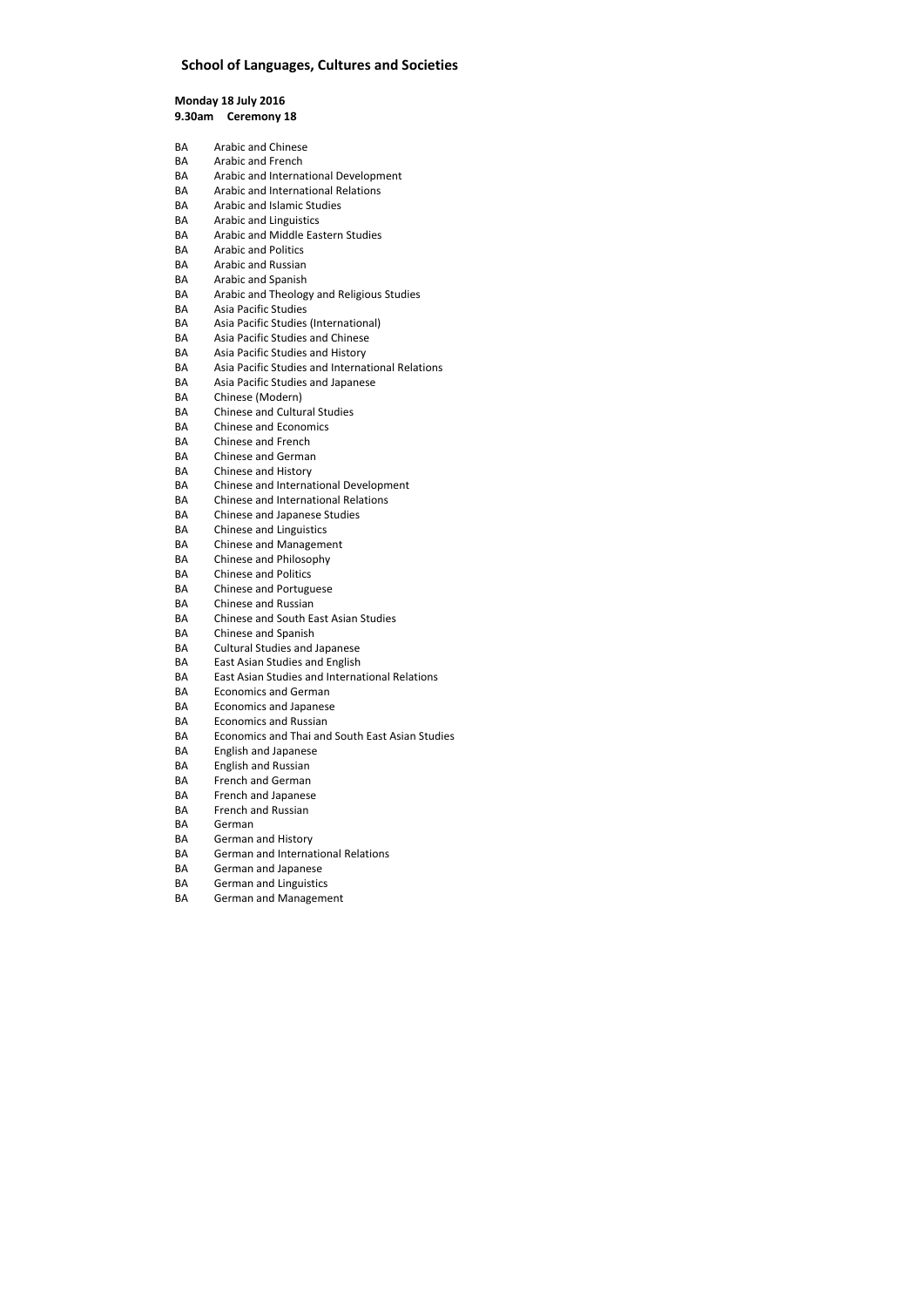- BA German and Politics
- BA German and Portuguese
- BA German and Russian
- BA German and Spanish
- BA History and Russian
- BA History and Russian Civilisation
- BA History and Thai and South East Asian Studies
- BA International Relations and Japanese
- BA Islamic Studies
- BA Japanese
- BA Japanese and Management
- BA Japanese and Russian
- BA Japanese and South East Asian Studies
- BA Japanese and World Cinemas
- BA Middle Eastern Studies
- BA Middle Eastern Studies and Politics
- BA Russian
- BA Russian and Spanish
- BA Russian Studies
- BSC German and Mathematics

## **Monday 18 July 2016**

## **11.30am Ceremony 19**

- BA Economics and French
- BA Economics and Portuguese
- BA Economics and Spanish
- BA English and French
- BA English and Spanish
- BA European Politics and French
- BA French
- BA French and History
- BA French and History of Art
- BA French and International Development
- BA French and Linguistics
- BA French and Management
- BA French and Politics
- BA French and Sociology
- BA French and Spanish
- BA French and World Cinemas
- BA Geography and Spanish
- BA History and Spanish
- BA International Development and Spanish
- BA International Relations and Portuguese
- BA International Relations and Spanish
- BA Linguistics and Spanish
- BA Management and Portuguese
- BA Management and Spanish
- BA Music and Spanish
- BA Philosophy and Spanish
- BA Politics and Spanish
- BA Spanish
- BA Spanish, Portuguese and Latin American Studies
- BSC French and Mathematics